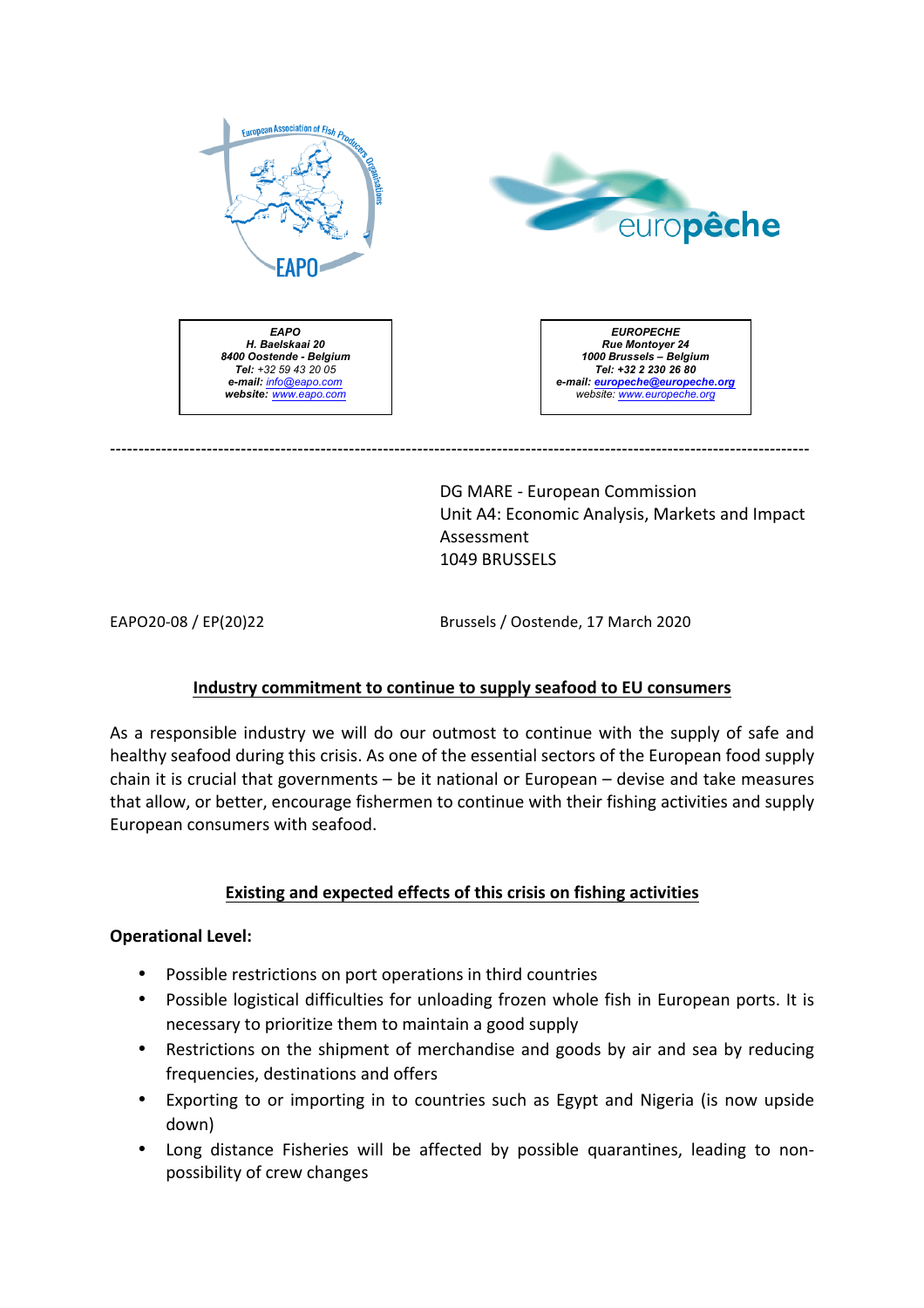- Increase of shipping freight rates due to lack of availability. In the Netherlands our members are faced with non-availability of (reefer) containers or at high prices (300% increase in relation to last year)
- Bankruptcy, insolvency, abandonment of the insurance companies sector: the fleet cannot operate without coverage policies, if there is a strong economic impact, mandatory coverage must be guaranteed

# **Commercial level:**

- A common concern for all EU fleets is the collapse in first-sale prices, including expensive species
- Delays in issuing documentation related to the catch, such as health certificates, catch certificates, etc. These goods should be given priority for unloading and supply to the food industry
- Difficulties in receiving payments due to restrictions caused by teleworking on clients, delays in unilateral payments
- Difficulties in certain financial procedures due to absences by telework in financial entities, such as the purchase of currency, restrictions on the financing of working capital. Aid must be offered so that the fleet can have liquidity
- Loss of local markets because of ban on tourism in European coastal areas yesterday that hits especially small scale fishermen
- In Ireland, the nephrops, whitefish and brown crab fleets that rely heavily on exportations to the Chinese, Italian, Spanish and French markets have seen huge prices drops and market closures. This is also the case for other species in many countries. This led to the fishing activity being suspended and the whole seafood industry sector is affected. For pelagic fisheries, another issue is the availability of cold storage that is running low. The spread of the disease means that these consequences are only early ones and that a growing number of issues will appear in the coming days
- Many EU countries are faced with a drop to about zero of all sales to restaurants and food services. No income with labour costs (fixed contracts) continuing. The species related to this market segment (high priced niche market) have dropped with over 40% and a further reduction is expected
- Closure of schools, factories, administrations means also closure of canteens so caterer do not buy any more.

# **On a human and crew level**

- Regular medical care in foreign ports
- There is no protocol for action in the event of quarantine on European fishing vessels in foreign ports
- Temporary impossibility of repatriating sailors or making crew changes. Physicians should be available for cases of repatriation of sick or injured
- Drug supply difficulties for the fleet
- Difficulty supplying protection means such as masks, gloves, etc.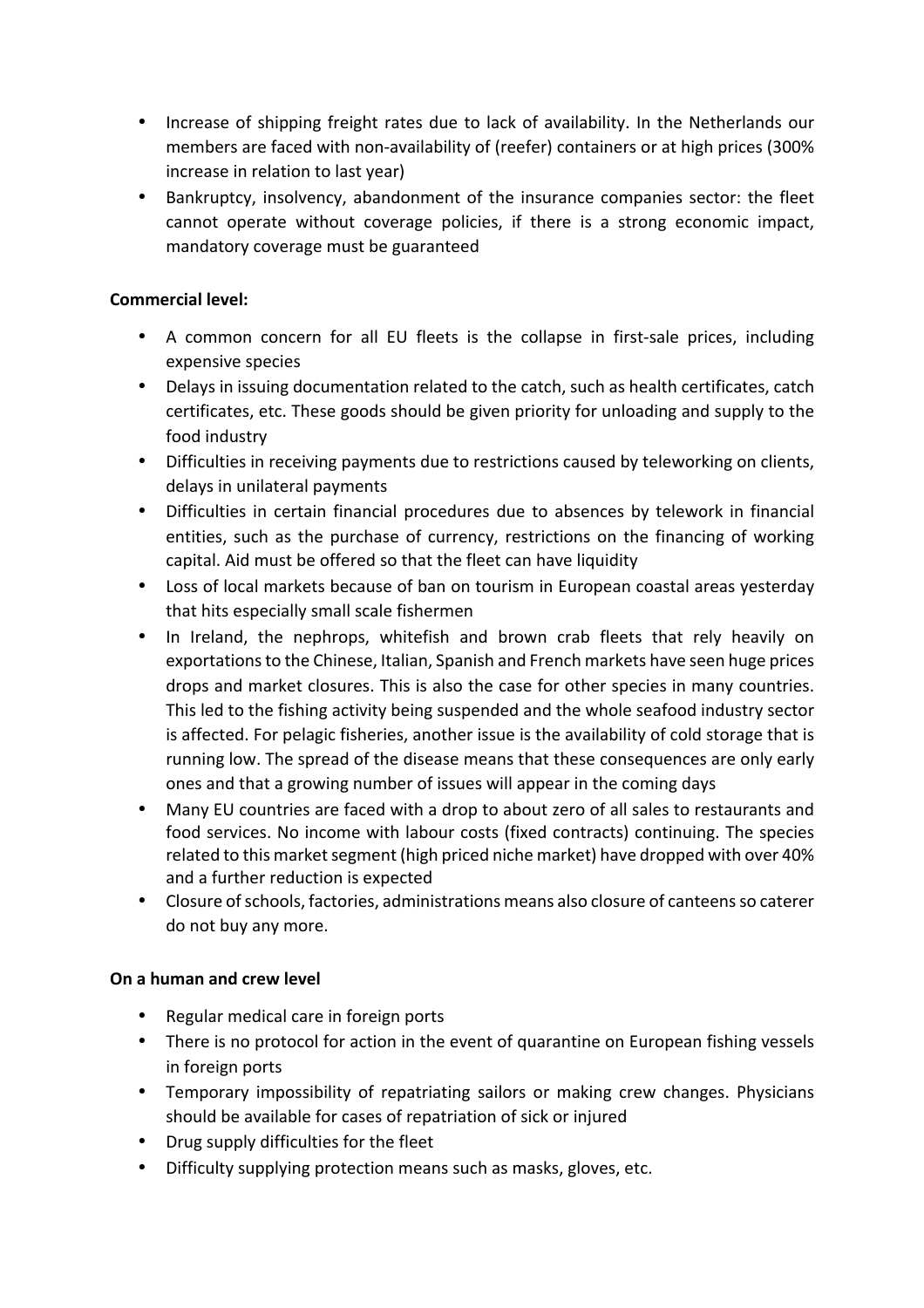# **Europêche-EAPO proposals**

As in so many other sectors, also the fishing industry is experiencing an unprecedented crisis due to the escalating protectionist measures taken by EU governments to avoid the spread of the coronavirus infection "COVID-19". The socio-economic consequences faced by the industry are twofold: 1) trade and value chain disruptions as well as evaporating market demand resulting in falling price levels; 2) temporary cessation of fishing operations.

In addition to the proposal 2020/0043 (COD), the fishing sector has identified a set of measures to effectively tackle the already severe problems that are expected to exacerbate and spread further across the Union as the COVID-19 deepens its presence in our societies and Member States implement increasingly drastic measures. In this context, the industry requests to:

- Give fishermen the option to carry over more than the existing 10% of their fishing quotas to next year  $-$  as defined under the Flexibility Regulation or art 15(9) of the Basic Regulation. This measure has been implemented in 2014 and 2015 for pelagic species to tackle the very serious market disruptions at the time due to the Russian trade sanctions in combination with the crisis in the Nigerian market. The wider application of such 'augmented flex' for banking up to 25% of the quota applicable to all commercial fish species would be extremely important.
- Establish minimum price mechanisms through POs, in which the State helps finance these activities, ensuring that intervention prices are fair prices, that would cover the operational expenses.
- Guarantee through state emergency plans that the logistic services can distribute seafood products at fair prices that:
	- $\circ$  Avoid excessive costs to the producer
	- $\circ$  Avoid excessive prices to the consumer and sale price that is proportional to intervened priced at origin.
- Adopt a set of measures that guarantee the logistical need of crews and vessels:
	- $\circ$  Transport of fish
	- $\circ$  Transport of crews
	- $\circ$  Transport of gear and supplies needed to continue the activity
	- $\circ$  Transport of spares and other repair
	- $\circ$  Health protocols adjusted to the different fleets and that do not provoke a freeze 1of activity
	- $\circ$  Guarantee of movements of crews between vessels and home towns
	- $\circ$  Guarantee supplying protection means such as masks, gloves, etc. to crews and fish auction halls personnel

For those fishing companies forced to cease operations for imperative reasons such as protective measures taken by national authorities to avoid the spread of the COVID-19, designation of high risk areas, crew infections or lack of market demand, the sector urges the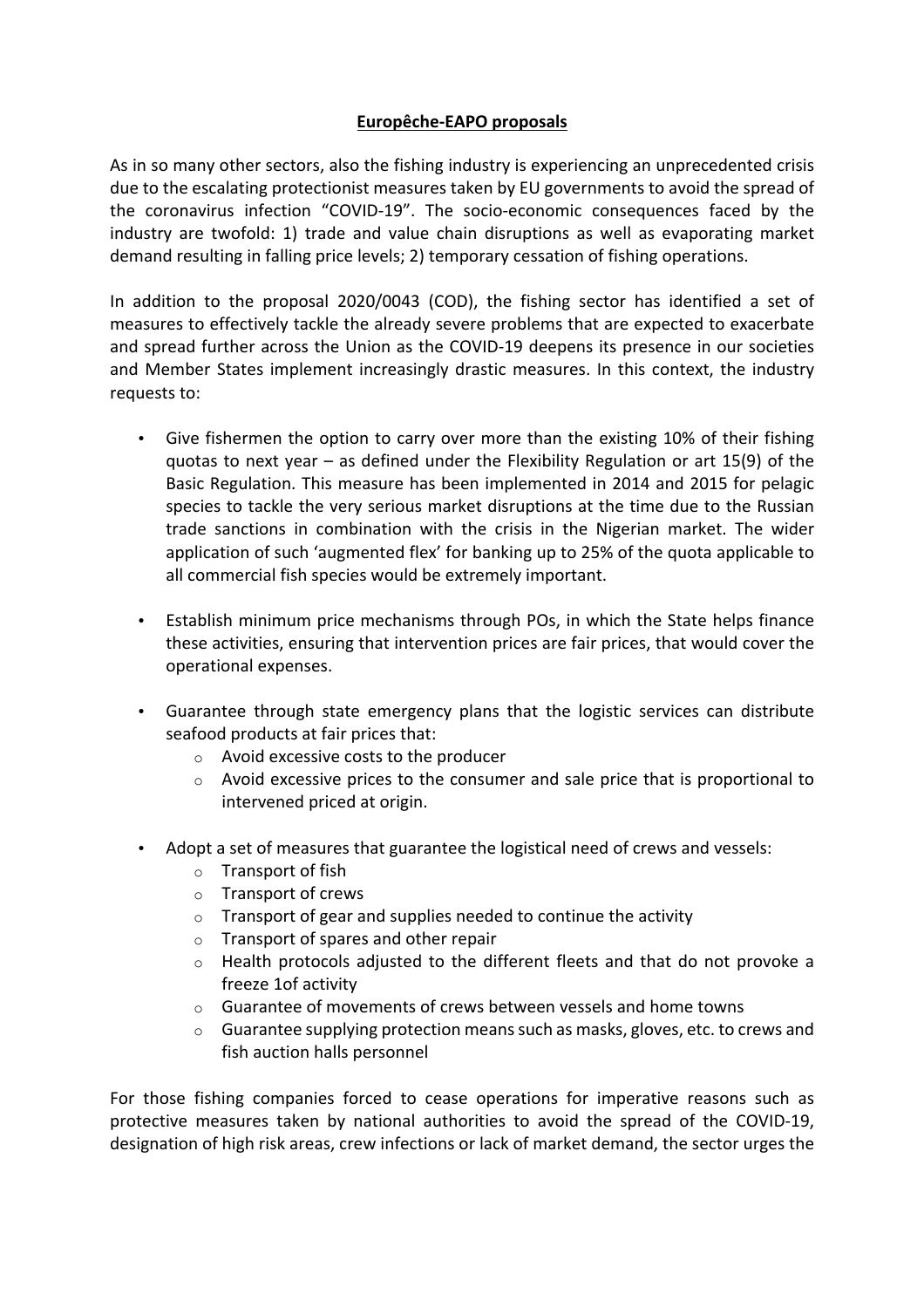Commission to perform the following necessary legislative changes and adjust national operational EMFF programmes through high-speed procedures as follows:

- To urgently modify Art. 33 of the Regulation 508/2014 to include the possibility for EU fishermen and operators to receive allowances and compensation under the current EMFF for the temporary cessation of their activities under the events described in temporary cessation, for direct (affected and quarantine) and indirect (trade and marketing of the product) reasons related to health crisis such as the coronavirus one. In this respect, the limits set in paragraphs 2 and 3 should not be applicable for the temporary cessation for coronavirus.
- To amend Art.66 of the Regulation 508/2014 on production and marketing plans to allow for the preparation and implementation of revised marketing plans with increased expenditure support
- To amend Art. 67 of Regulation 508/2014, to extend the possibility of support for storage under the specific circumstances of the application of contingency measures for coronavirus. The support referred to shall not be subject to any period of prescription.
- To amend Art. 3.2 of Regulation 717/2014 to temporarily uncap the "de minimis" aid (i.e. remove the limit of EUR 30.000 per company over a period of three fiscal years) in order to be able to adapt the financial aid to the businesses situation.
- Article 4.1. of the Guidelines for the examination of State aid to the fishery and aquaculture sector (2015/C 217/01) establishes the possibility to compensate the damage caused by exceptional occurrences. The industry requests the option to provide this financial aid through the EMFF and therefore a legislative modification of the latter fund is required.
- In order to deal with this situation and unless there is additional financial support, the sector requests the possibility to reprogram the national operational plans to reallocate and transfer unused funding between priorities so it can be destined to mitigate the impact of the coronavirus where needed as well as increase the ceilings involved in the Regulation as necessary.
- Given the situation of state aid to the industry, it should be taken into account that if new measures or changes are set under other Funds to compensate the agri-food industry, these should be reflected in parallel in the fisheries and aquaculture state aid regulations.Finally, Europêche and EAPO welcome the announcement of President Ursula von der Leyen on Friday 13<sup>th</sup> March, that the European Union will launch a €37 billion investment initiative as part of a package of measures to cushion the bloc's economies from the impact of coronavirus. The seafood sector will have to be taken into account and supported through this investment initiative.